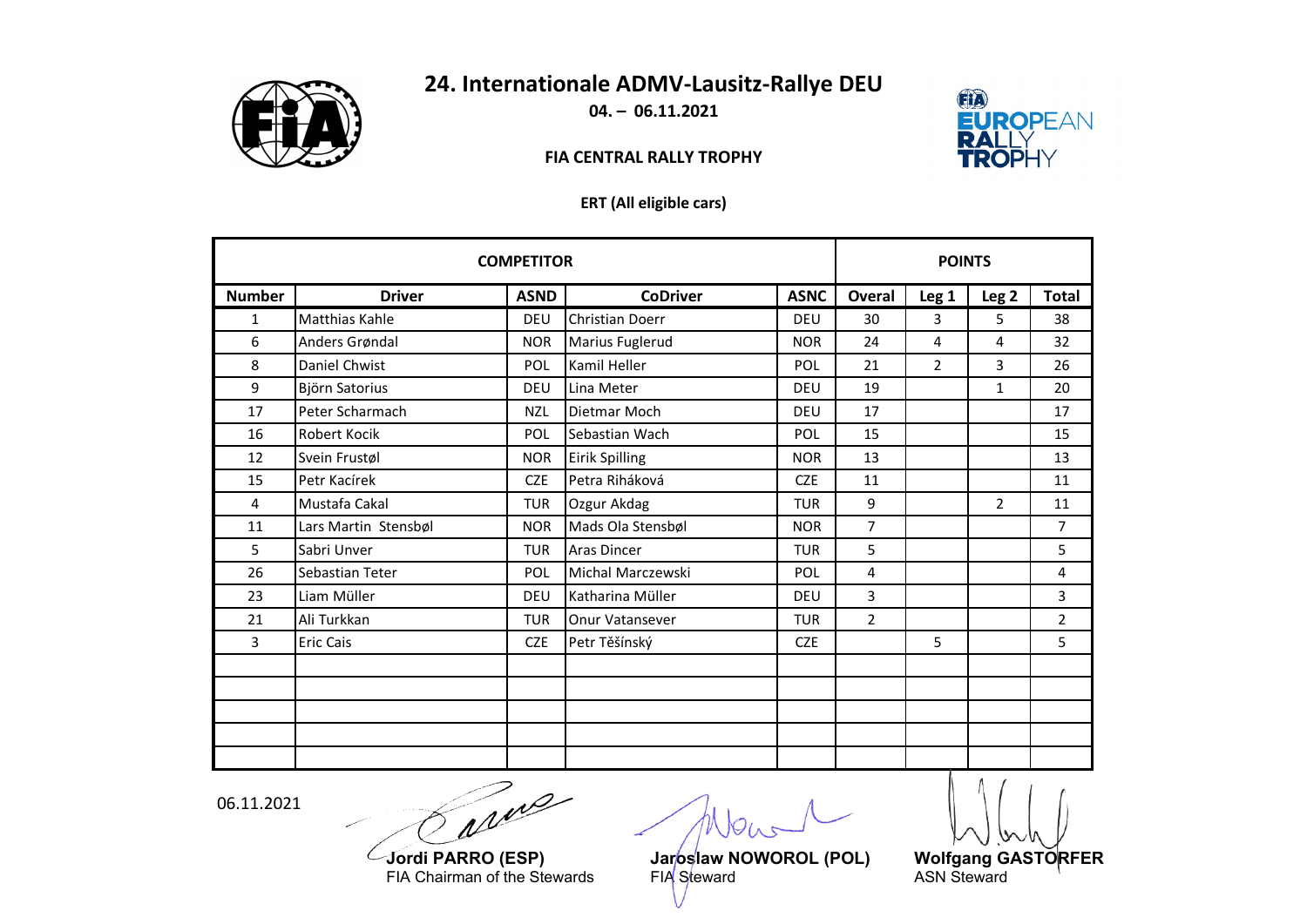

# **24. Internationale ADMV‐Lausitz‐Rallye DEU**

**04. – 06.11.2021**

### **FIA CENTRAL RALLY TROPHY**



#### **ERT2 (RC4 & RC5 cars)**

| <b>COMPETITOR</b> |                 |             |                   | <b>POINTS</b> |        |                  |                  |              |
|-------------------|-----------------|-------------|-------------------|---------------|--------|------------------|------------------|--------------|
| <b>Number</b>     | <b>Driver</b>   | <b>ASND</b> | <b>CoDriver</b>   | <b>ASNC</b>   | Overal | Leg <sub>1</sub> | Leg <sub>2</sub> | <b>Total</b> |
| 26                | Sebastian Teter | POL         | Michal Marczewski | POL           | 30     | 5                | 5                | 40           |
| 23                | Liam Müller     | DEU         | Katharina Müller  | DEU           | 24     | $\overline{4}$   | $\overline{4}$   | 32           |
| 21                | Ali Turkkan     | <b>TUR</b>  | Onur Vatansever   | <b>TUR</b>    | 21     | 3                | 3                | 27           |
|                   |                 |             |                   |               |        |                  |                  |              |
|                   |                 |             |                   |               |        |                  |                  |              |
|                   |                 |             |                   |               |        |                  |                  |              |
|                   |                 |             |                   |               |        |                  |                  |              |
|                   |                 |             |                   |               |        |                  |                  |              |
|                   |                 |             |                   |               |        |                  |                  |              |
|                   |                 |             |                   |               |        |                  |                  |              |
|                   |                 |             |                   |               |        |                  |                  |              |
|                   |                 |             |                   |               |        |                  |                  |              |
|                   |                 |             |                   |               |        |                  |                  |              |
|                   |                 |             |                   |               |        |                  |                  |              |
|                   |                 |             |                   |               |        |                  |                  |              |
|                   |                 |             |                   |               |        |                  |                  |              |
|                   |                 |             |                   |               |        |                  |                  |              |
|                   |                 |             |                   |               |        |                  |                  |              |
|                   |                 |             |                   |               |        |                  |                  |              |
|                   |                 |             |                   |               |        |                  |                  |              |

06.11.2021

L

Trip سير

**Jordi PARRO**FIA Chairman of the Stewards FIA Steward ASN Steward

**(EXP) Wolfgang GASTORFER**<br>FIA Steward **ASN Steward**